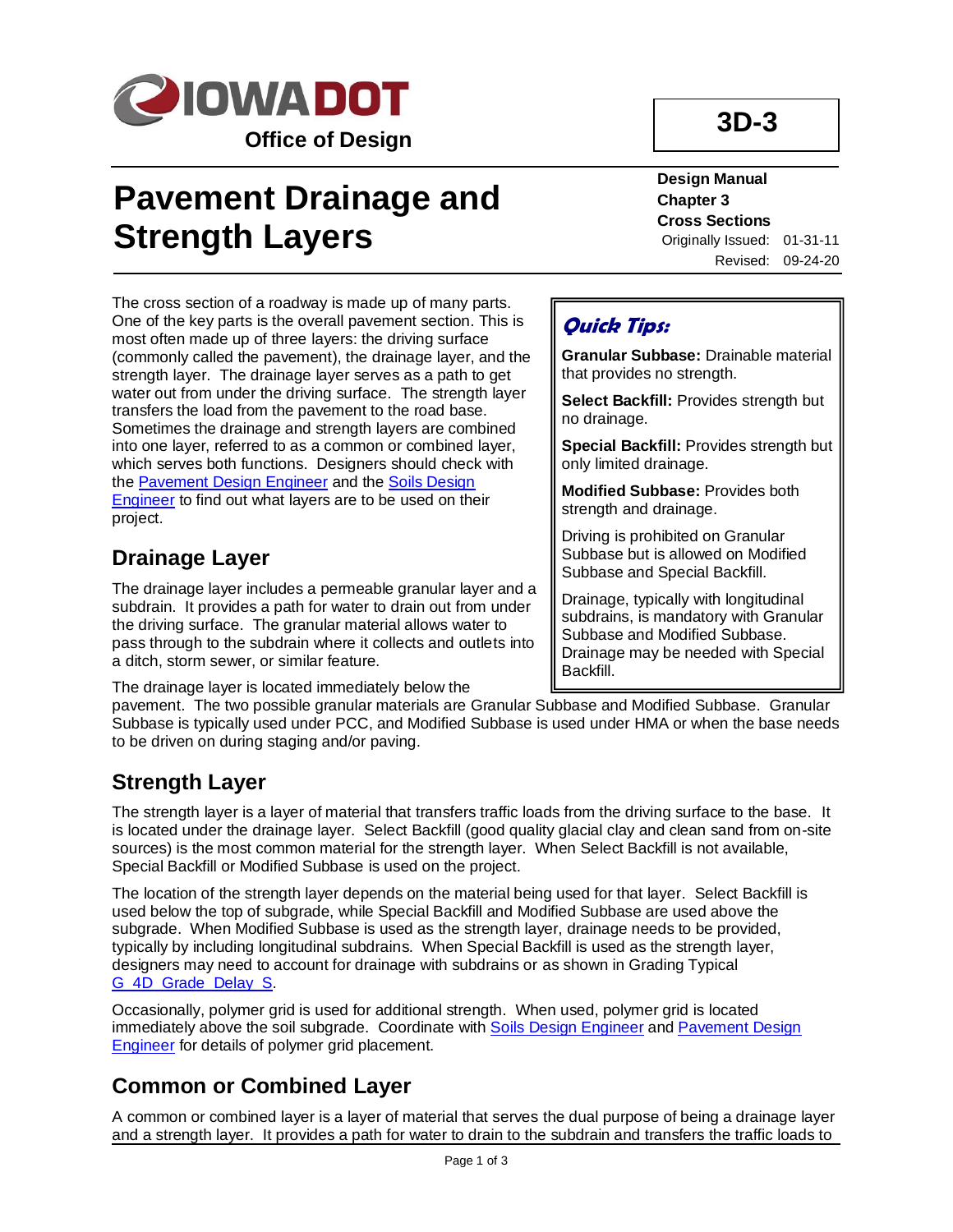the base. It consists of Modified Subbase and may be used when Select Backfill is not available. The common or combined layer is located above the subgrade.

### **Layer Widths**

Layer widths are related to pavement type. For PCC pavement, a 3 foot wide pad of granular material is needed for the paving machine to run on. Strength and drainage layers must extend at least 3 feet beyond the edge of mainline pavement when PCC is called for. This is reflected in the shoulder typical components. For full depth PCC shoulders, with or without curb, the strength and drainage layers must extend at least 3 feet beyond the edge of the shoulder pavement as shown in the full depth PCC shoulder typical components. Paved shoulder alternates typicals show the strength and drainage layers extending 1 foot beyond the edge of the shoulder – this is what designers base their bids on. PCC paving contractors are responsible for furnishing and placing the additional 2 feet needed for the paving machine.

### **Modifying Typical Cross Sections**

Typical cross sections show the most common case for each roadway type. For ramp, two lane, four lane, and six lane rural typical cross sections, a drainage layer is shown and Select Backfill is assumed to be used as the strength layer. For the six lane urban typical cross section, a drainage layer and a strength layer are shown above the subgrade. Any cases other than those listed will require the typical cross sections to be modified.

### **Modifications for Drainage and Strength Layer above the Subgrade**

#### **Backbone**

- 1. Copy the top of subgrade line down 36 feet.
- 2. Move labels down and add or copy a label for the strength layer.
- 3. Pattern the strength layer with the appropriate pattern found in dsnMethods.cel.

#### The end result should look similar to the modified backbone in Figure 1.



**Figure 1:** Modifying a backbone strength layer.

#### **Shoulder**

- 1. Copy the top of subgrade line down the same distance as the backbone.
- 2. Extend the top of subgrade and foreslope lines to meet.
- 3. Extend top line of the strength layer to two feet beyond the edge of shoulder.
- 4. Dimension the two feet by copying one of the other dimensions and using the modify element tool to attach it to the correct points.
- 5. Adjust labels so they are not covering part of the drawing.

The end result should look similar to the modified shoulder in Figure 2.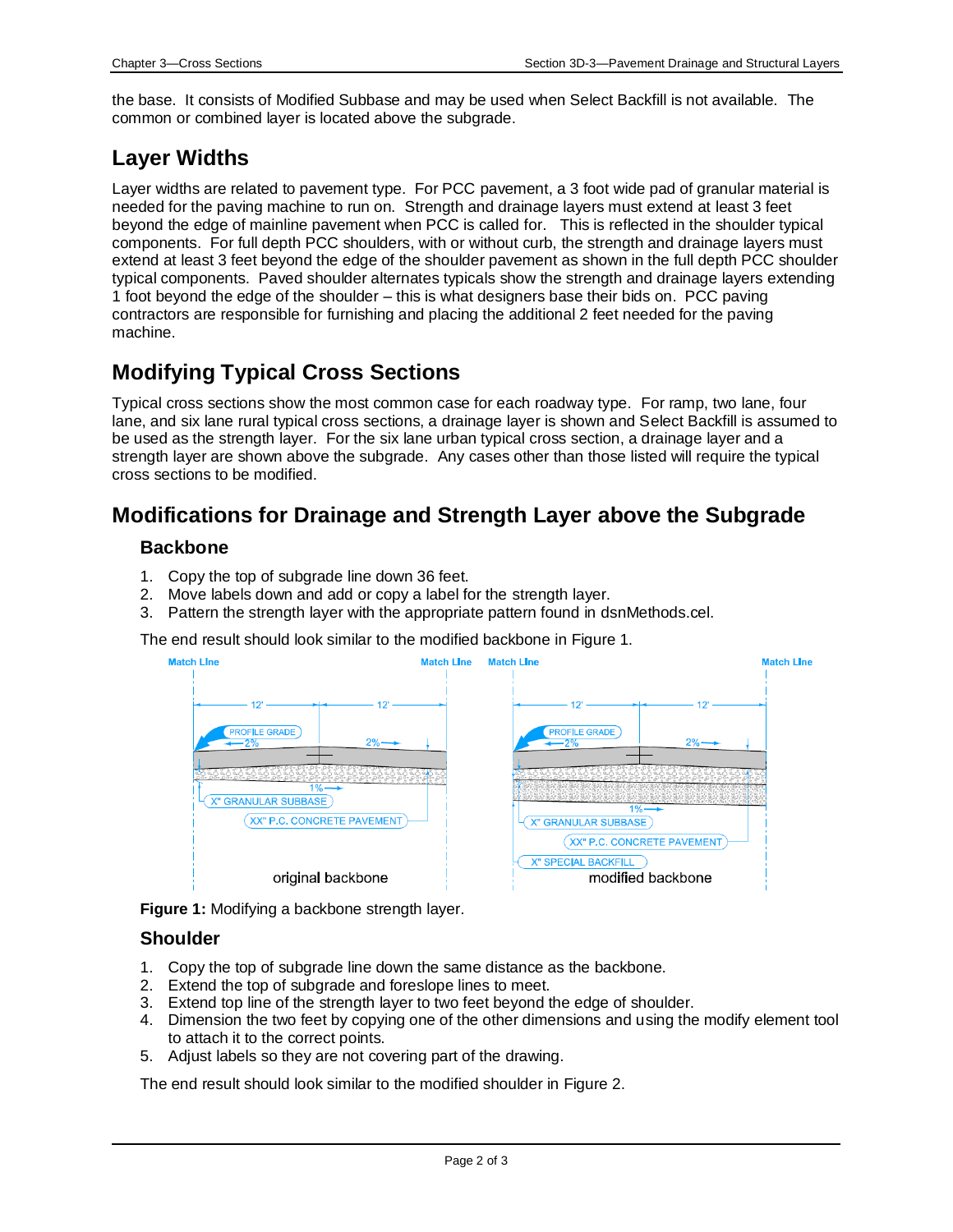

**Figure 2:** Modifying a shoulder backbone strength layer.

### **Modifications for a Common or Combined Layer**

#### **Backbone**

Change the subbase label to read X" MODIFIED SUBBASE. The end result should look similar to the modified backbone in Figure 3.



**Figure 3:** Modifying a backbone strength layer.

#### **Shoulder**

- 1. Extend top line of the combined layer to one foot beyond the edge of shoulder.
- 2. Change the Special Backfill to Modified Subbase.
- 3. Adjust labels to point to the correct locations.
- 4. Dimension the one foot by copying one of the other dimensions and using the modify element tool to attach the leaders to the correct points.

The end result should look similar to the modified shoulder in Figure 4.



**Figure 4:** Modifying a shoulder backbone strength layer.